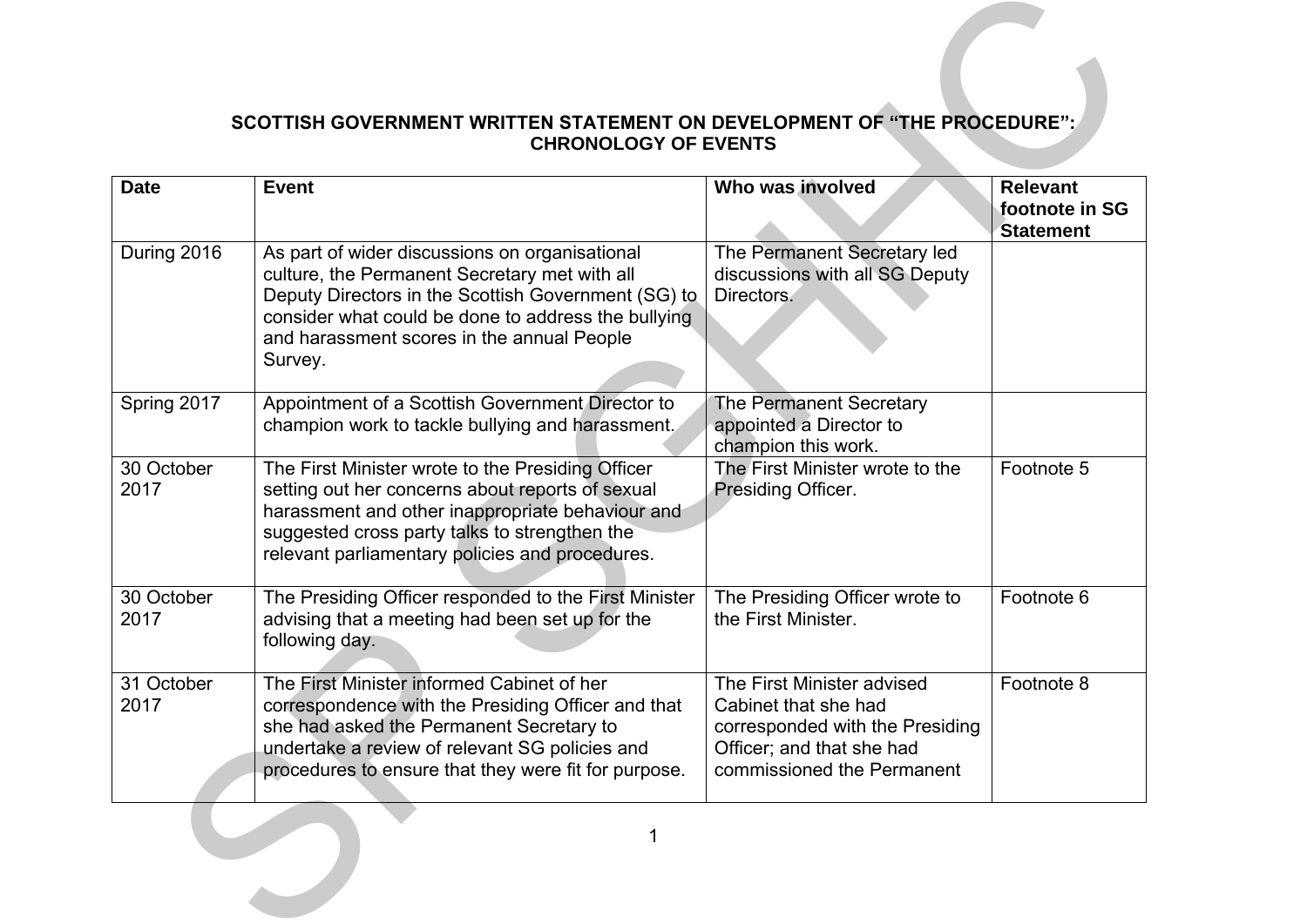|                           | The Cabinet agreed that the Deputy First Minister,<br>as the most senior male Minister in the Cabinet,<br>should respond to a topical question that afternoon                                                                                                                                                                                                                                                                                                                                                                                                                                                                                                                                                     | Secretary to review relevant SG<br>policies.                                                                                                                                                 |                                 |
|---------------------------|-------------------------------------------------------------------------------------------------------------------------------------------------------------------------------------------------------------------------------------------------------------------------------------------------------------------------------------------------------------------------------------------------------------------------------------------------------------------------------------------------------------------------------------------------------------------------------------------------------------------------------------------------------------------------------------------------------------------|----------------------------------------------------------------------------------------------------------------------------------------------------------------------------------------------|---------------------------------|
|                           | about the actions the SG was taking to deal with<br>sexual harassment.                                                                                                                                                                                                                                                                                                                                                                                                                                                                                                                                                                                                                                            | The Cabinet agreed that the<br>DFM should respond to the<br>topical question.                                                                                                                |                                 |
| 3 November<br>2017        | The Head of the UK Civil Service, Sir Jeremy<br>Heywood wrote to Permanent Secretaries asking all<br>departments to satisfy themselves that their<br>arrangements for dealing with concerns were<br>working well and known by staff and that they<br>covered staff interaction with each other, Ministers,<br>special advisers and the full range of stakeholders.                                                                                                                                                                                                                                                                                                                                                | Sir Jeremy Heywood wrote to all<br><b>Permanent Secretaries.</b>                                                                                                                             | Footnote 9                      |
| Early<br>November<br>2017 | People Directorate commenced an internal<br>assessment of processes and policies. This<br>highlighted a number of areas for action which<br>included:<br>work to review the existing Fairness at Work and<br>$\bullet$<br>disciplinary procedures through the lens of<br>sexual harassment;<br>a review of processes for handling complaints<br>$\bullet$<br>against Ministers or former Ministers;<br>development of the support offer for staff; and<br>a programme of staff communications.<br>This work included an assessment of the available<br>mechanisms for individuals to raise concerns about<br>sexual harassment and resulted in the production of<br>a Route Map which described how complaints of | Nicola Richards commissioned<br><b>Judith Mackinnon and relevant</b><br>officials in People Directorate to<br>undertake an internal<br>assessment of all relevant<br>processes and policies. | Footnotes 10,<br>11, 12 and 17. |
|                           | $\overline{2}$                                                                                                                                                                                                                                                                                                                                                                                                                                                                                                                                                                                                                                                                                                    |                                                                                                                                                                                              |                                 |
|                           |                                                                                                                                                                                                                                                                                                                                                                                                                                                                                                                                                                                                                                                                                                                   |                                                                                                                                                                                              |                                 |
|                           |                                                                                                                                                                                                                                                                                                                                                                                                                                                                                                                                                                                                                                                                                                                   |                                                                                                                                                                                              |                                 |
|                           |                                                                                                                                                                                                                                                                                                                                                                                                                                                                                                                                                                                                                                                                                                                   |                                                                                                                                                                                              |                                 |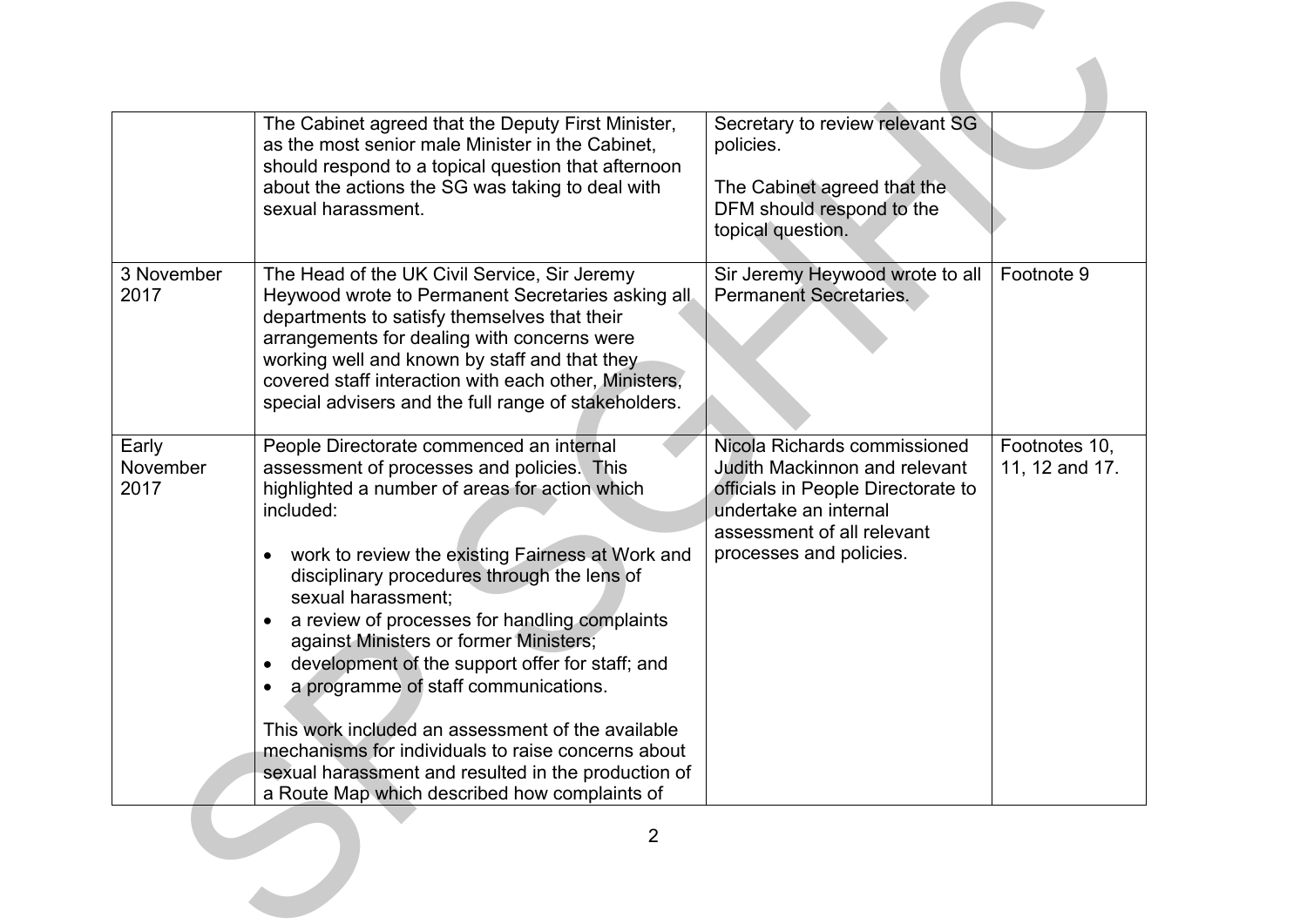| sexual harassment might be raised. This identified<br>that there was a gap in terms of having a procedure<br>that could be deployed should any historical<br>complaints arise in Scotland.                                                                                                                                     |                                                                                                                                                                                                                             |                            |
|--------------------------------------------------------------------------------------------------------------------------------------------------------------------------------------------------------------------------------------------------------------------------------------------------------------------------------|-----------------------------------------------------------------------------------------------------------------------------------------------------------------------------------------------------------------------------|----------------------------|
| As a result, SG officials began work on the<br>development of a new procedure that could be<br>applied in respect of former Ministers. This work<br>was led by the Head of Cabinet, Parliament and<br>Governance Division, James Hynd working closely<br>with colleagues in People Directorate and SGLD.                       | James Hynd led the<br>development and drafting of a<br>new procedure that could be<br>applied in respect of former<br>Ministers.                                                                                            |                            |
| The Permanent Secretary issued all-staff messages<br>and intranet articles on the review process and<br>related issues on 2, 6 and 13 November.                                                                                                                                                                                | <b>The Permanent Secretary</b><br>communicated with all SG staff<br>through a number of all-staff<br>messages on the Scottish<br>Government intranet.                                                                       | Footnotes 40,<br>41 and 42 |
| The Permanent Secretary's message to staff dated<br>13 November 2017 included an offer that staff could<br>raise related issues with herself, with staff in the<br>Directorate for People, or with a named Director,<br>outside People Directorate, who had agreed to act<br>as a "confidential sounding board" for any member | On 10 November 2017, the<br><b>Permanent Secretary appointed</b><br>Gillian Russell to act as a<br>confidential point of contact for<br>any member of staff who had<br>experienced sexual harassment.                       |                            |
|                                                                                                                                                                                                                                                                                                                                | The Permanent Secretary's<br>message to staff dated 13<br>November 2017 explained that<br>Gillian would listen to anyone<br>who wanted to speak to her,<br>providing them with a private,<br>informal and supportive space; | Footnotes 42,<br>45 and 46 |
| 3                                                                                                                                                                                                                                                                                                                              |                                                                                                                                                                                                                             |                            |
|                                                                                                                                                                                                                                                                                                                                |                                                                                                                                                                                                                             |                            |
|                                                                                                                                                                                                                                                                                                                                | of staff who asked to discuss an issue of concern.                                                                                                                                                                          |                            |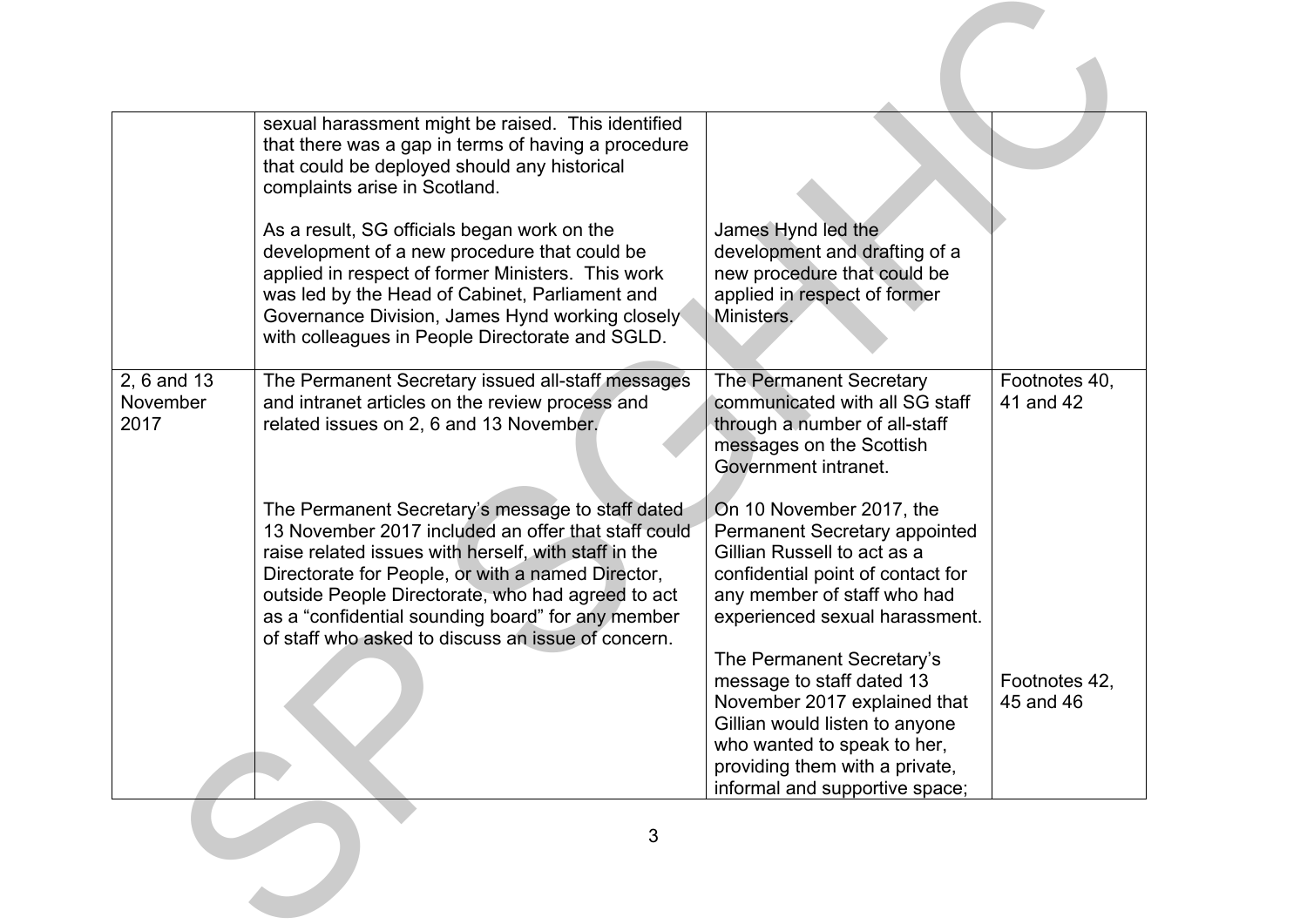|                    |                                                                                                             | and signposting and guiding<br>them to other support or a move       |                |
|--------------------|-------------------------------------------------------------------------------------------------------------|----------------------------------------------------------------------|----------------|
|                    |                                                                                                             | to more formal action if required.                                   |                |
|                    |                                                                                                             |                                                                      |                |
|                    |                                                                                                             |                                                                      |                |
|                    |                                                                                                             |                                                                      |                |
| 7 November<br>2017 | The first version of a new procedure that could be                                                          | James Hynd produced the first                                        | Footnotes. 18, |
|                    | applied in respect of former Ministers was created<br>on 7 November 2017.                                   | draft of the new procedure.                                          | 19, 22 and 46. |
|                    |                                                                                                             | The iterative drafting process                                       |                |
|                    | Over the course of the period from 7 November to                                                            | was led by James Hynd and                                            |                |
|                    | 20 December, an iterative and collaborative drafting                                                        | involved Nicola Richards, Judith                                     |                |
|                    | process followed, during which it was decided to                                                            | Mackinnon, relevant officials                                        |                |
|                    | broaden the scope to also include serving Ministers<br>so that there would be a single procedure that could | from People Directorate,<br><b>Scottish Government Legal</b>         |                |
|                    | be applied in respect of harassment complaints                                                              | Directorate (SGLD) and SG                                            |                |
|                    | involving Ministers, whether current or former.                                                             | trade union officials.                                               |                |
|                    |                                                                                                             |                                                                      |                |
|                    | During this iterative process, Nicola Richards sent                                                         | Nicola Richards included a copy                                      |                |
|                    | the person who later made a complaint and was                                                               | of the draft procedure for                                           |                |
|                    | designated as "Ms A" an email on 14 December<br>which included for information a draft of the               | information in an email she sent<br>to the person who would later be |                |
|                    | procedure.                                                                                                  | designated as "Ms A" on 14                                           |                |
|                    |                                                                                                             | December 2017.                                                       |                |
|                    |                                                                                                             |                                                                      |                |
|                    |                                                                                                             |                                                                      |                |
|                    | This work ultimately culminated in the new                                                                  |                                                                      |                |
|                    | procedure "Handling of Harassment Complaints<br>Involving Current or Former Ministers".                     |                                                                      |                |
|                    |                                                                                                             |                                                                      |                |
|                    |                                                                                                             |                                                                      |                |
|                    |                                                                                                             |                                                                      |                |
|                    |                                                                                                             |                                                                      |                |
|                    | 4                                                                                                           |                                                                      |                |
|                    |                                                                                                             |                                                                      |                |
|                    |                                                                                                             |                                                                      |                |
|                    |                                                                                                             |                                                                      |                |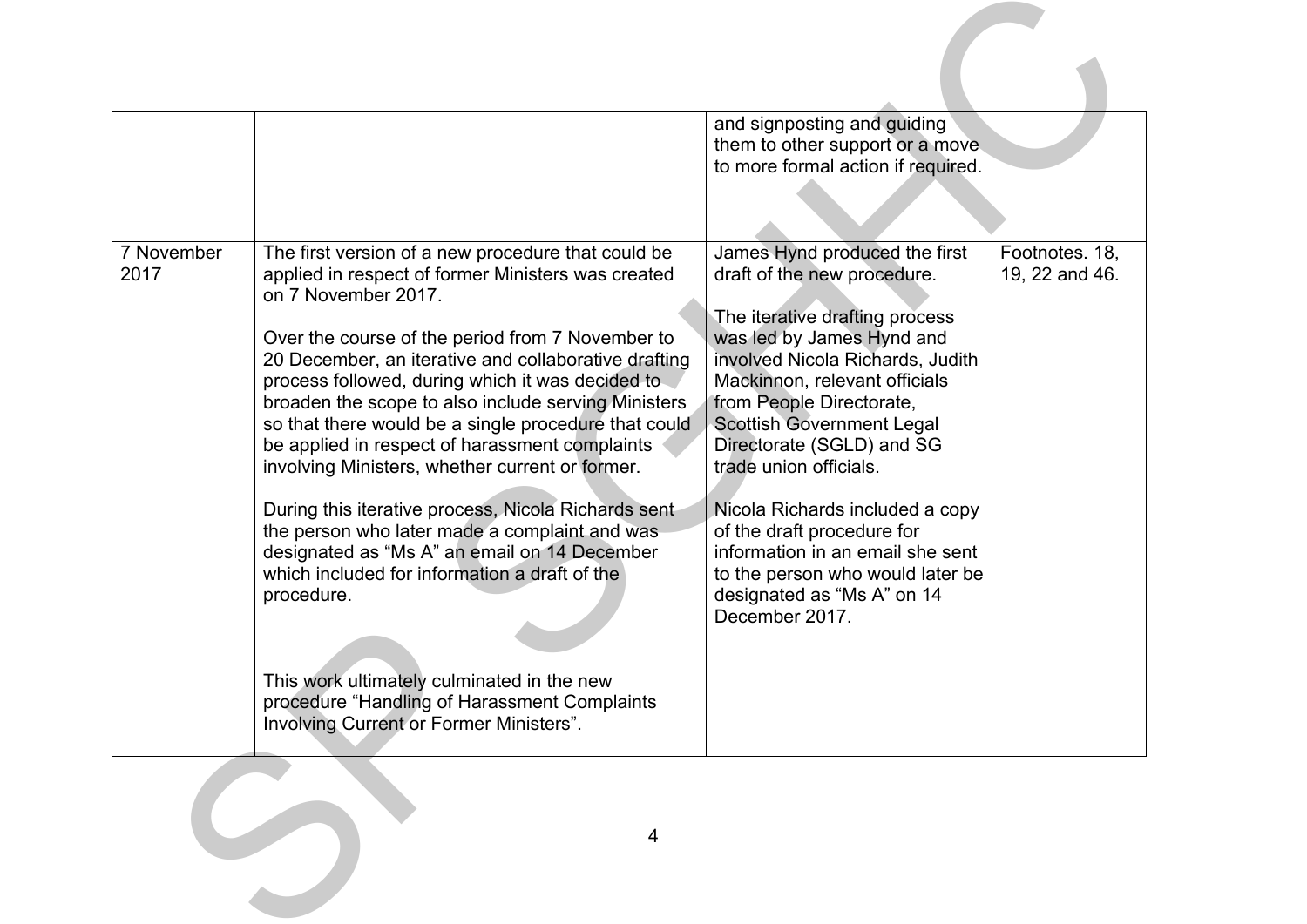| 15 November         | The Permanent Secretary commented on a draft of                                                                   | The Permanent Secretary                                             | Footnote 24 |
|---------------------|-------------------------------------------------------------------------------------------------------------------|---------------------------------------------------------------------|-------------|
| 2017                | the procedure.                                                                                                    | commented on a draft of the<br>procedure.                           |             |
| 16 November         | The Cabinet Office was advised by James Hynd                                                                      | James Hynd shared a copy of                                         | Footnote 30 |
| 2017                | about the proposal to develop the procedure and a<br>draft version was shared with them.                          | the draft procedure with the<br><b>Cabinet Office.</b>              |             |
|                     |                                                                                                                   |                                                                     |             |
| 17 November<br>2017 | The First Minister's Chief of Staff, Liz Lloyd, was<br>consulted on the appropriate allocation of                 | Liz Lloyd was consulted on the<br>appropriate allocation of         | Footnote 25 |
|                     | responsibilities between the First Minister and the                                                               | responsibilities between the                                        |             |
|                     | Permanent Secretary.                                                                                              | First minister and the<br>Permanent Secretary.                      |             |
| 17 November         | The Permanent Secretary indicated that she was                                                                    | The Permanent Secretary                                             | Footnote 25 |
| 2017                | content for a draft of the procedure as it existed at<br>that point to be sent to the First Minister on the basis | indicated that she was content<br>for a draft to be shared with the |             |
|                     | that they would consider it in parallel for their                                                                 | First Minister.                                                     |             |
|                     | respective responsibilities.                                                                                      |                                                                     |             |
| 22 November         | In a letter to the Permanent Secretary, the First                                                                 | The First Minister wrote to the                                     | Footnote 21 |
| 2017                | Minister noted that the Permanent Secretary had<br>kept her briefed on the review of SG policies; and             | Permanent Secretary.                                                |             |
|                     | observed that in many instances the complaints                                                                    |                                                                     |             |
|                     | being made about misconduct and sexual<br>harassment in public life were concerned with                           |                                                                     |             |
|                     | events that had taken place sometime before. On                                                                   |                                                                     |             |
|                     | that basis, the First Minister indicated that the review<br>being taken forward should ensure that                |                                                                     |             |
|                     | arrangements were in place to address concerns                                                                    |                                                                     |             |
|                     | about the conduct of both current and former<br>Ministers.                                                        |                                                                     |             |
|                     |                                                                                                                   |                                                                     |             |
|                     |                                                                                                                   |                                                                     |             |
|                     | $5\phantom{.0}$                                                                                                   |                                                                     |             |
|                     |                                                                                                                   |                                                                     |             |
|                     |                                                                                                                   |                                                                     |             |
|                     |                                                                                                                   |                                                                     |             |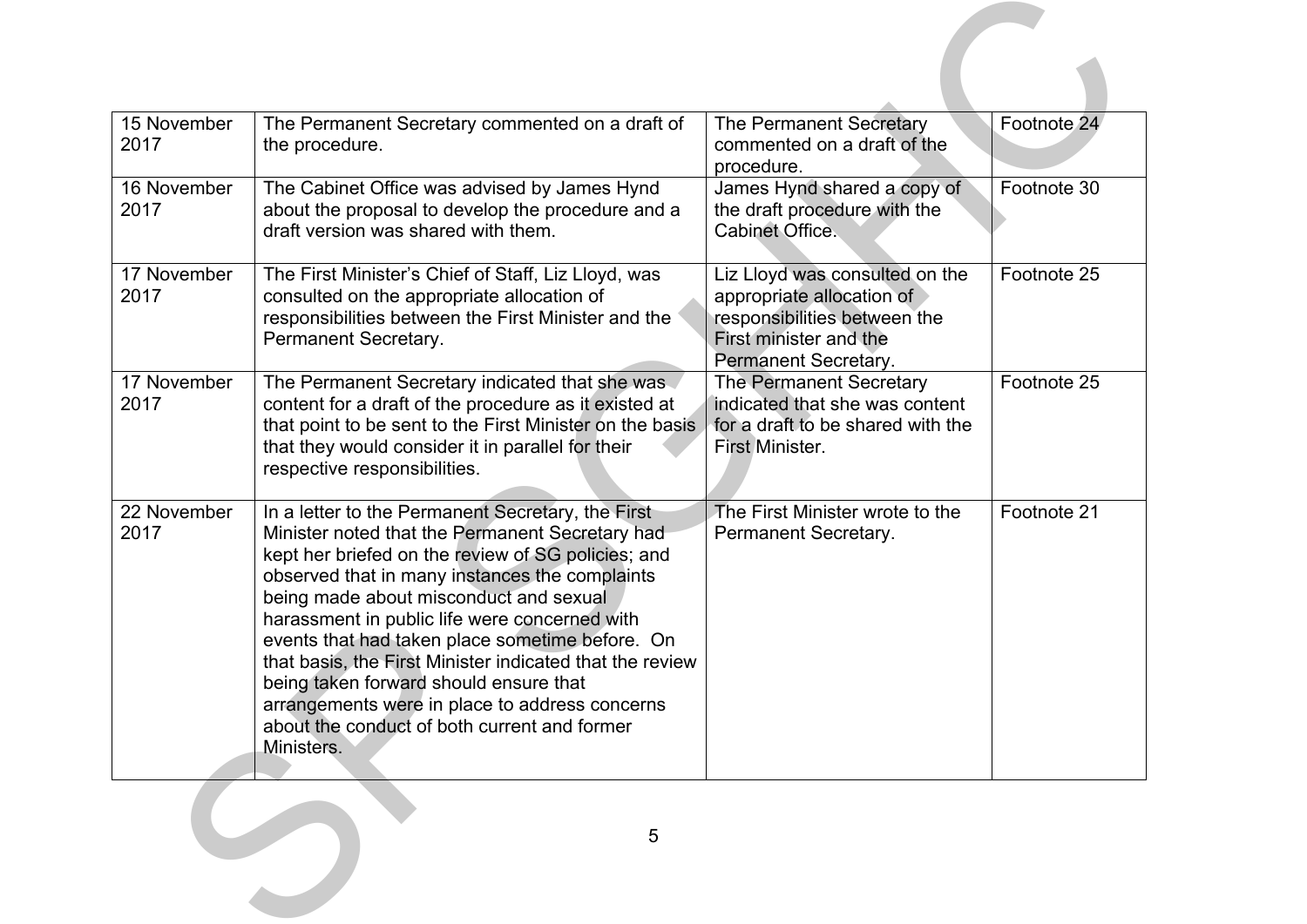| 24 November<br>2017           | A version of the draft procedure was sent to the First<br>Minister.                                                                                                                                                                                                                                                                     | The Permanent Secretary's<br>private office sent a version of<br>the Procedure to the First<br>Minister.                                                                                                                                                                                        | Footnote 26 |
|-------------------------------|-----------------------------------------------------------------------------------------------------------------------------------------------------------------------------------------------------------------------------------------------------------------------------------------------------------------------------------------|-------------------------------------------------------------------------------------------------------------------------------------------------------------------------------------------------------------------------------------------------------------------------------------------------|-------------|
| 12 December<br>2017           | The First Minister and Permanent Secretary<br>discussed the procedure at a meeting.                                                                                                                                                                                                                                                     | During one of their regular post-<br>Cabinet meetings which took<br>place on 12 December 2017,<br>the First Minister and the<br><b>Permanent Secretary discussed</b><br>a hard copy of the procedure.                                                                                           | Footnote 27 |
| 14 and 19<br>December<br>2017 | As part of the iterative development process, the<br>procedure was shared in draft with the SG trade<br>unions. The final draft was shared with the Council<br>of Scottish Government Unions on 14 December<br>and a meeting was held with trade union<br>representatives on 19 December to discuss their<br>comments on the procedure. | People Directorate officials<br>shared the final draft procedure<br>with the Council of Scottish<br>Government Unions officials on<br>14 December 2017.<br><b>Judith Mackinnon and other</b><br>People Directorate officials met<br>with the SG trade unions to<br>discuss the draft procedure. | Footnote 31 |
| 20 December<br>2017           | The Permanent Secretary wrote to the First Minister<br>formally seeking her agreement to adopt the<br>procedure.                                                                                                                                                                                                                        | The Permanent Secretary wrote<br>to the First Minister.                                                                                                                                                                                                                                         | Footnote 28 |
| 20 December<br>2017           | The First Minister approved the new procedure<br>"Handling of Harassment Complaints Involving<br><b>Current or Former Ministers".</b>                                                                                                                                                                                                   | The First Minister approved the<br>new procedure.                                                                                                                                                                                                                                               | Footnote 29 |
|                               | 6                                                                                                                                                                                                                                                                                                                                       |                                                                                                                                                                                                                                                                                                 |             |